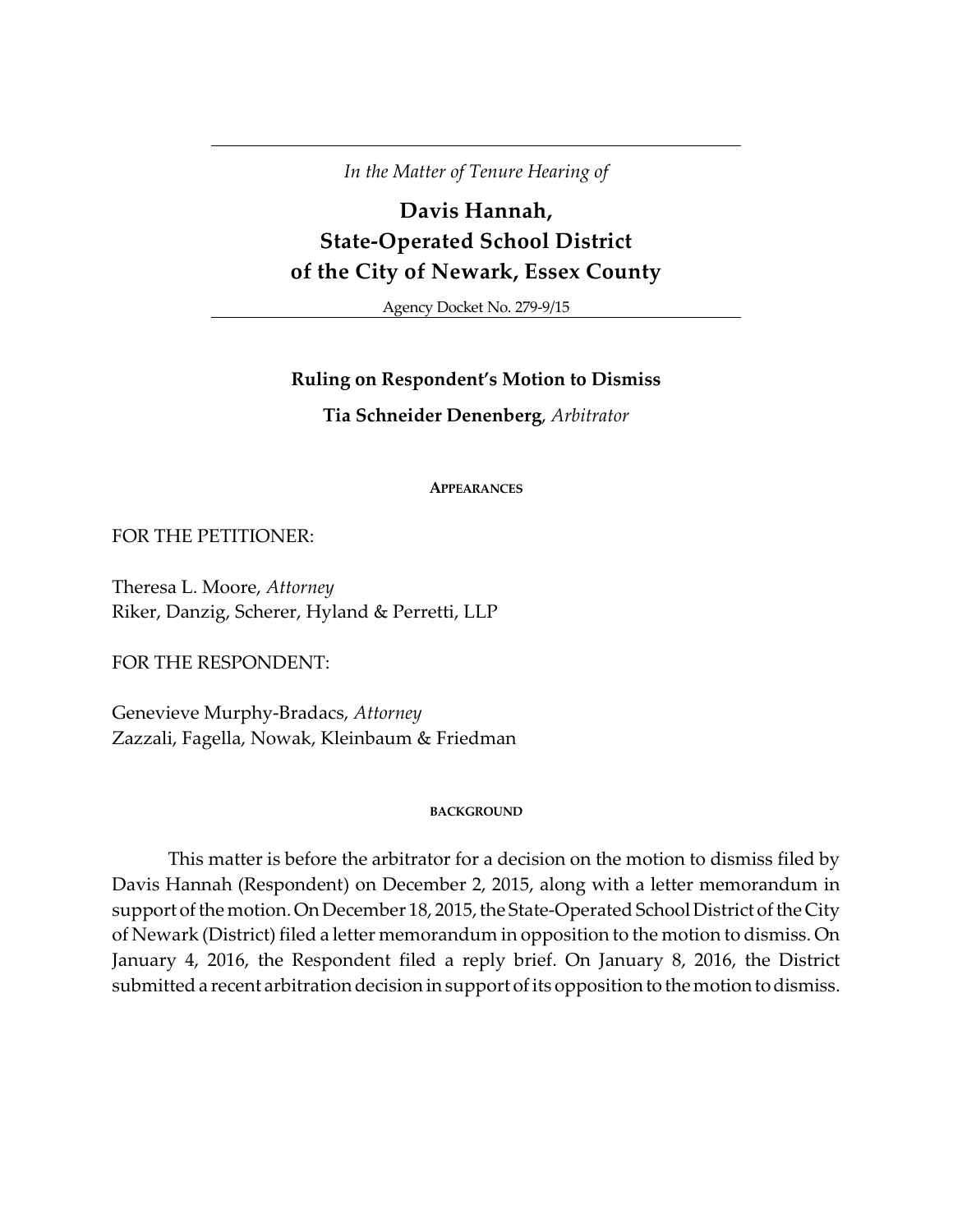## **I. Statement of Facts**

The Respondent is a tenured art teacher who has been employed by the District since the 1998-1999 school year. He holds a New Jersey instructional certification with an endorsement to teach art. For the 2013-2014 and 2014-2015 school years, Mr. Hannah taught art at the elementary grade level at BRICK Peshine Academy.

The Respondent was rated "Partially Effective" in his 2013-2014 annual summative evaluation (Statement of Evidence, Exhibit 6). During the 2013-2014 school year, he received two unannounced, formal classroom observations—one of 25 minutes on November 18, 2013, and the other of 22 minutes two weeks later, on December 2, 2013 (Statement of Evidence, Exhibits 3 and 4). Also, administrators conducted informal "Learning Walks" in the Respondent's classroom on December 21, 2013; January 27, 2014; February 4, 2014; and March 4, 2014 (Statement of Evidence, Exhibit 15).<sup>1</sup> The Respondent's 2013-2014 annual summative evaluation described him as

very open to improving his practice during the Midyear Review. We discussed having weekly coaching sessions. A plan was put in place. Immediat[el]y, Mr., Hannah began to implement the strategies and suggestions given to him during the coaching sessions. Unfortunately, Mr. Hannah became ill and was hospitalized. Upon his return, NJASK testing took place and after that, the Arts teachers began planning for the Grease Production.

Since these ratings took place in that order, it was difficult for us to continue our coaching sessions. Out of fairness to Mr. Hannah, he should still be eligible for his increment even though his annual rating is Partially Effective.

Mr. Hannah has agreed to continue to be open to the feedback given for the 2014-2015 school year. He is a valuable team player and a great asset. Mr. Hannah is a hard worker and dedicated to becoming a Highly Effective teacher.

Statement of Evidence, Exhibit 6.

The Respondent was rated "Ineffective" in his 2014-2015 annual summative evaluation (Statement of Evidence, Exhibit 14). During the 2014-2015 school year, he received four formal classroom observations on October 6, 2014; January 6, 2015; March 19, 2015; and March 24, 2015 (Statement of Evidence, Exhibits 7, 9, 11, and 12). Administrators also conducted informal "Learning Walks" in his classroom on October 21, 2014; December

<sup>&</sup>lt;sup>1</sup> The District contends that an informal "Learning Walk" also was conducted in the Respondent's classroom on October 21, 2013, but the record does not verify that incident (see Statement of Evidence, Exhibit 15).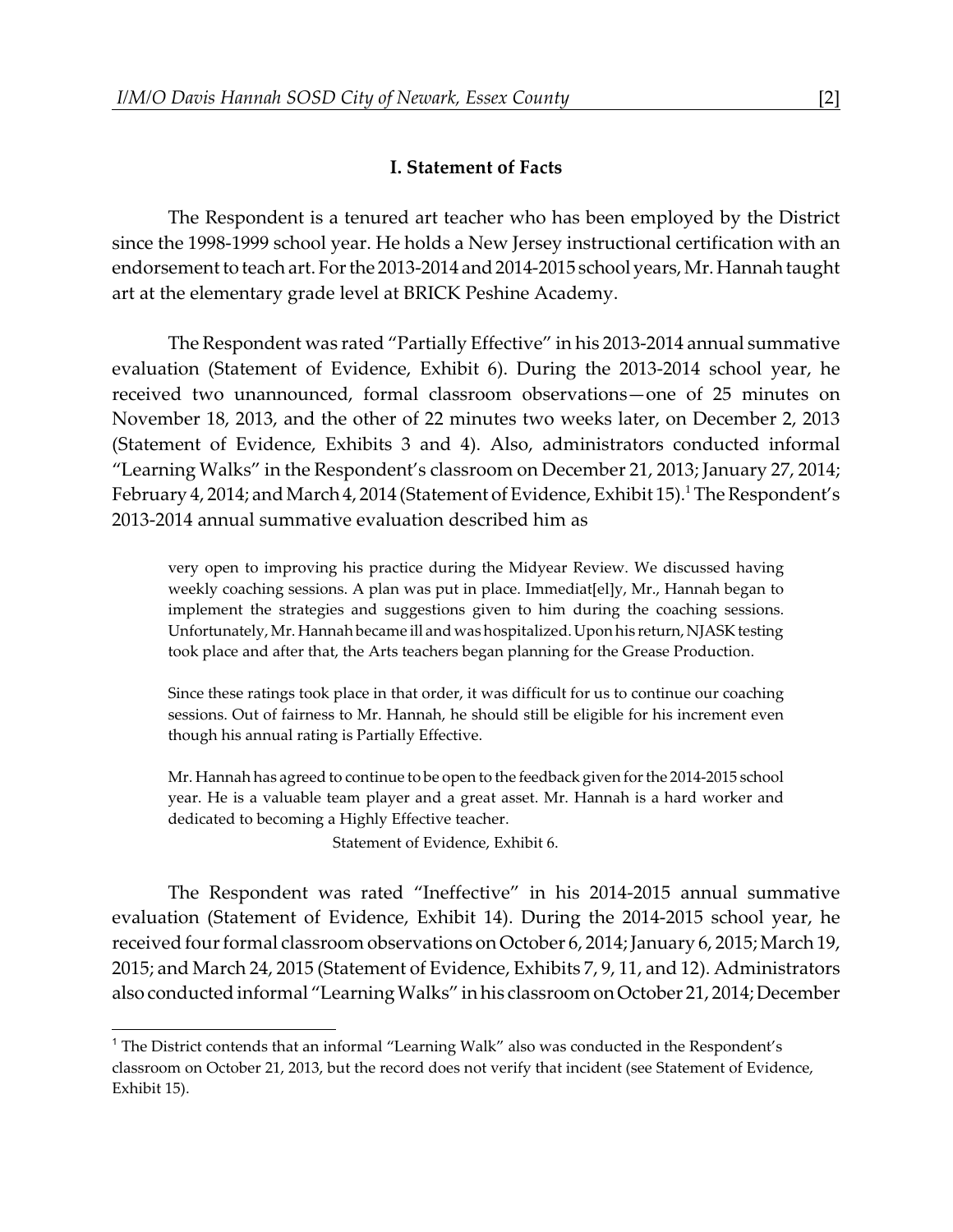16, 2014; January 6, 2015; and January 8, 2015 (Statement of Evidence, Exhibit 15). The summary portion of the Respondent's 2014-2015 annual summative evaluation was left blank (Statement of Evidence, Exhibit 14).

On August 20, 2015, the District filed tenure charges against the Respondent with the Commissioner of Education, pursuant to Section 25 of the TEACHNJ Act, N.J.S.A. 18A:6-17.3 (Certification, Exhibit A). On November 14, 2015, the Commissioner of Education forwarded the charges to arbitration, stating that he "is unable to determine that the evaluation process has not been followed" (Opposition at 1).

## **II. Contentions of the Parties**

## **The Respondent Contends:**

The Respondent maintains that the tenure charges should be dismissed because the District failed to adhere to the evaluation procedures prescribed by Section 25 of TEACHNJ. New Jersey statute and regulation require that allegations of inefficiency be rejected if the evaluation process has not been followed. In support of his contention, the Respondent cites arbitral decisions, dismissing tenure charges because a school district failed to conduct a proper evaluation.

More specifically, the Respondent cites  $N.I.A.C.$  6A:10-4.4(c) as setting forth the following mandatory evaluation procedures:

**Each teacher shall be observed** as described in this section, **at least three times during each school year but not less than once during each semester**. For all teachers, **at least one of the required observations shall be announced and preceded by a pre-conference**, and at least one of the required observations shall be unannounced….

N.J.A.C. 6A:10-4.4(c) (emphasis supplied by the Respondent).

The District's own evaluation guide, titled "Framework for Effective Teaching," similarly requires a minimum of three observations annually, including at least one announced observation, and dictates that "[a]ll teachers must be observed at least once in each semester" (Certification, Exhibit E).

According to the Respondent, the 2013-2014 annual summative evaluation is flawed and, as a matter of law, may not form the basis of the instant charges because, during that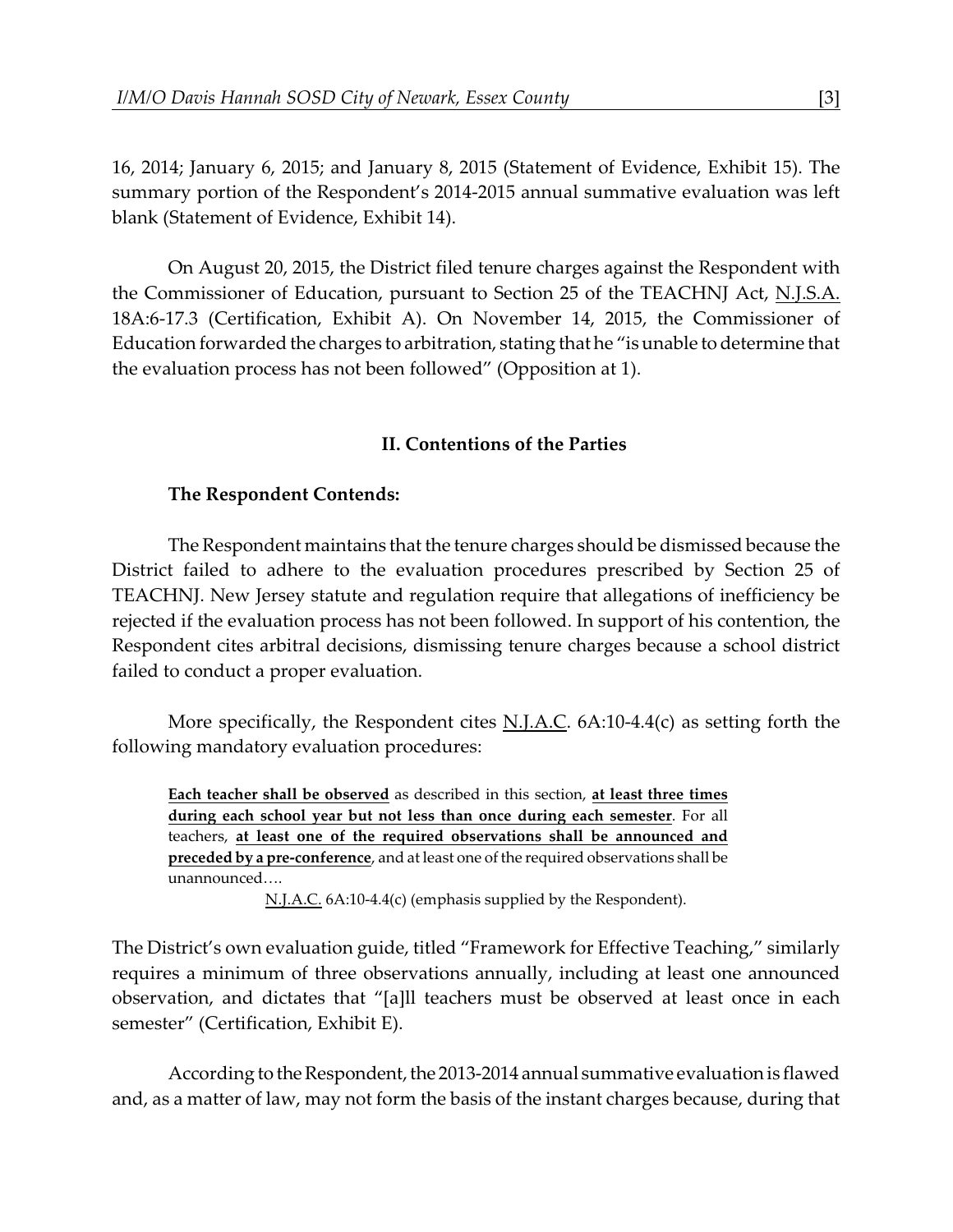school year, he: (1) did not receive at least three observations, the minimum number required by law (Certification, Exhibit B ¶¶3-6); (2) did not receive at least one announced observation, preceded by a pre-conference, as required by law (Certification, Exhibit C at 1); and (3) was not observed at least once each semester, as required by law (Certification, Exhibit D at 1). The District does not dispute these facts, as is apparent from the Statement of Evidence that it filed.

The Respondent asserts that each of these procedural violations, standing alone, constitutes a serious failure to adhere to the evaluation process, since they undermine the integrity of his 2013-2014 summative evaluation. When the violations are viewed together, it becomes clear that the District completely disregarded its obligation to observe and evaluate the Respondent fairly and in accordance with the uniform regulatory requirements applicable to all teachers. Such an egregiously defective evaluation warrants the immediate dismissal of the charges, the Respondent argues.

Further, answering arguments presented in the District's opposition, the Respondent asserts that the arbitrator has jurisdiction to consider and resolve the motion to dismiss at the pre-hearing stage. In support, the Respondent cites arbitral decisions holding that motions to dismiss premised upon a district's failure to comply with statutory and regulatory procedural requirements are properly within the jurisdiction of the arbitrator. In addition, the Respondent contends that the Commissioner's statement—that he is unable to determine that the evaluation process has not been followed — is not dispositive and does not preclude an arbitrator from addressing a district's compliance with required statutory procedures.

The Respondent also disputes the District's claim that its failure to formally observe him in accordance with the requirements of N.J.A.C. 6A:10-4.4(c) is mitigated by its conduct of "learning walks" throughout the year. According to the Respondent, there is no statutory or regulatory authority that permits a school district to substitute such informal evaluation methods for the formal classroom observations required by law.

Finally, the Respondent disputes the District's contention that a tenure charge cannot be dismissed absent a determination that the District's failure to follow the evaluation process "materially affected the outcome of the evaluation" in the relevant school year. N.J.A.C. 6A:3-5.1(c) does not contain such a requirement and plainly dictates that any failure to abide by the evaluation procedures prohibits the tenure charges from being moved to the next stage of the filing process, including to an arbitration proceeding. The language quoted by the District is in Section 23 of the TEACHNJ Act (N.J.S.A. 18A:6-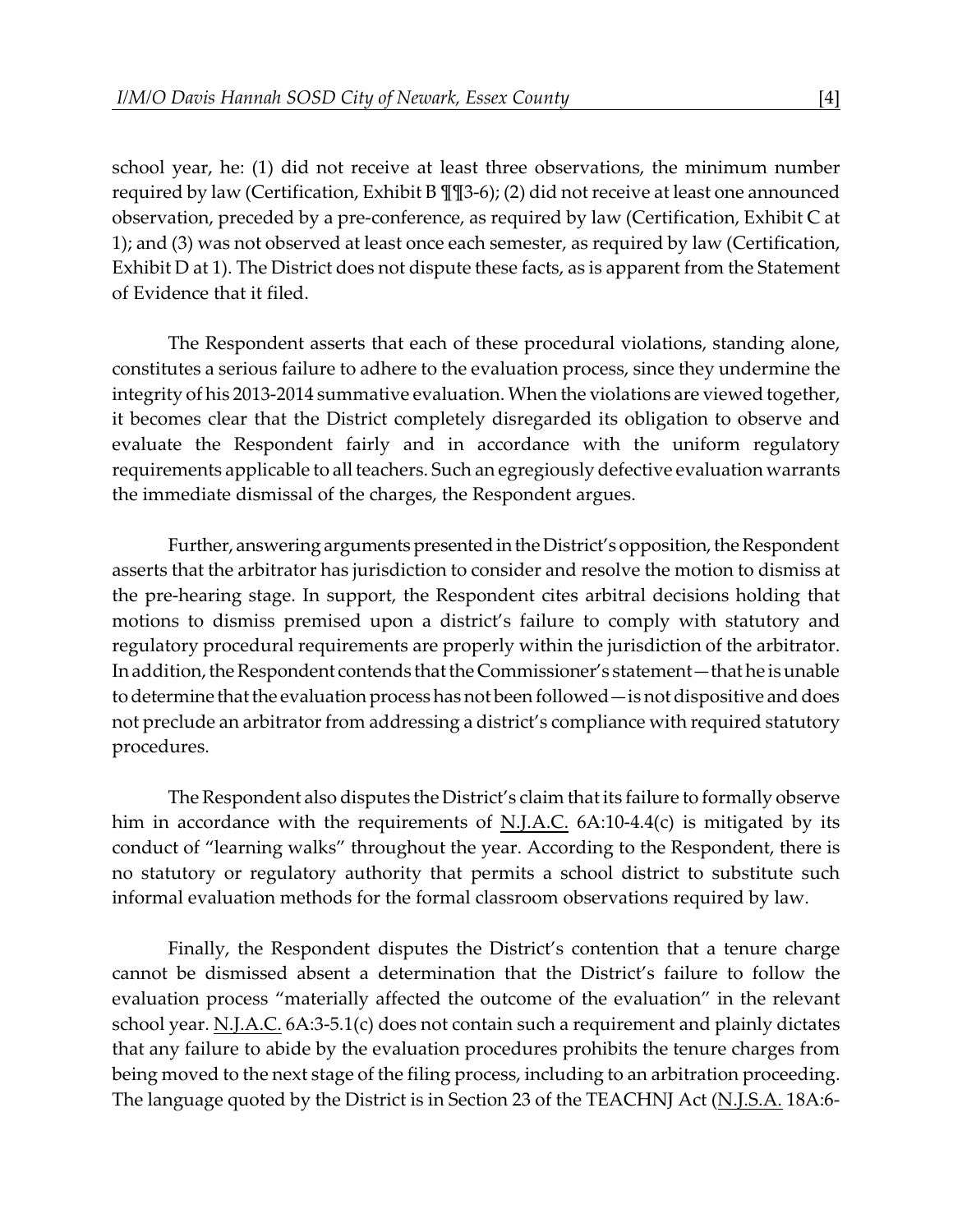17.2), titled "Considerations for arbitrator in rendering decision." According to the Respondent, that section, which limits the issues that an arbitrator can consider and the defenses an employee can raise at an arbitration hearing, applies only to decisions on the substantive merits of a tenure charge after an arbitration hearing has concluded.

In sum, the Respondent contends that N.J.S.A. 18A:6-17.2 has no bearing on the prehearing motion to dismiss, which essentially seeks a ruling on a procedural arbitrability issue. The instant motion seeks dismissal of the tenure charges on the ground that the procedural conditions leading to arbitration—namely, that the District must comply with the evaluation procedures required by law—have not been met. In the absence of any factual dispute regarding the District's failure to evaluate the teacher in the manner required by law, the motion to dismiss must be granted, according to the Respondent.

## **The District Contends**:

As an initial matter, the District challenges the Respondent's argument that the charge is defective on its face by noting that the Commissioner stated that he was "unable to determine that the evaluation process has not been followed" (Opposition at 1). The District contends that if the charge were clearly defective, the Commissioner would have dismissed the charge outright.

Secondly, the District asserts that the claims made in the motion should be weighed after a hearing. The motion alleges, in essence, that the District did not follow its teacher performance evaluation process in the 2013-14 school year. According to the District, whether a teacher's evaluation adhered substantially to the evaluation process is one of four defenses that TEACHNJ permits respondents to raise in response to a tenure charge of inefficiency. N.J.S.A. 18A:6-17.2(a)(1). That issue implicates findings of fact that can be made only after a hearing. Where, as here, the facts are in dispute, summary decision cannot be entered.

Third, the District contends, it is unclear on what authority the Respondent seeks summary decision. Citing an arbitral decision, the District asserts that the rules of the American Arbitration Association (AAA) which apply to tenure charges of inefficiency see N.J.S.A. 18A:  $6-17.1(c)$ —do not provide for entry of summary decision. The only authority cited in the Respondent's Notice of Motion is N.J.A.C.  $6A:3-5.3(a)1$ , which addresses filing a motion to dismiss "in lieu of an answer to the charges." Since the Respondent has filed an answer, that rule is inapposite here.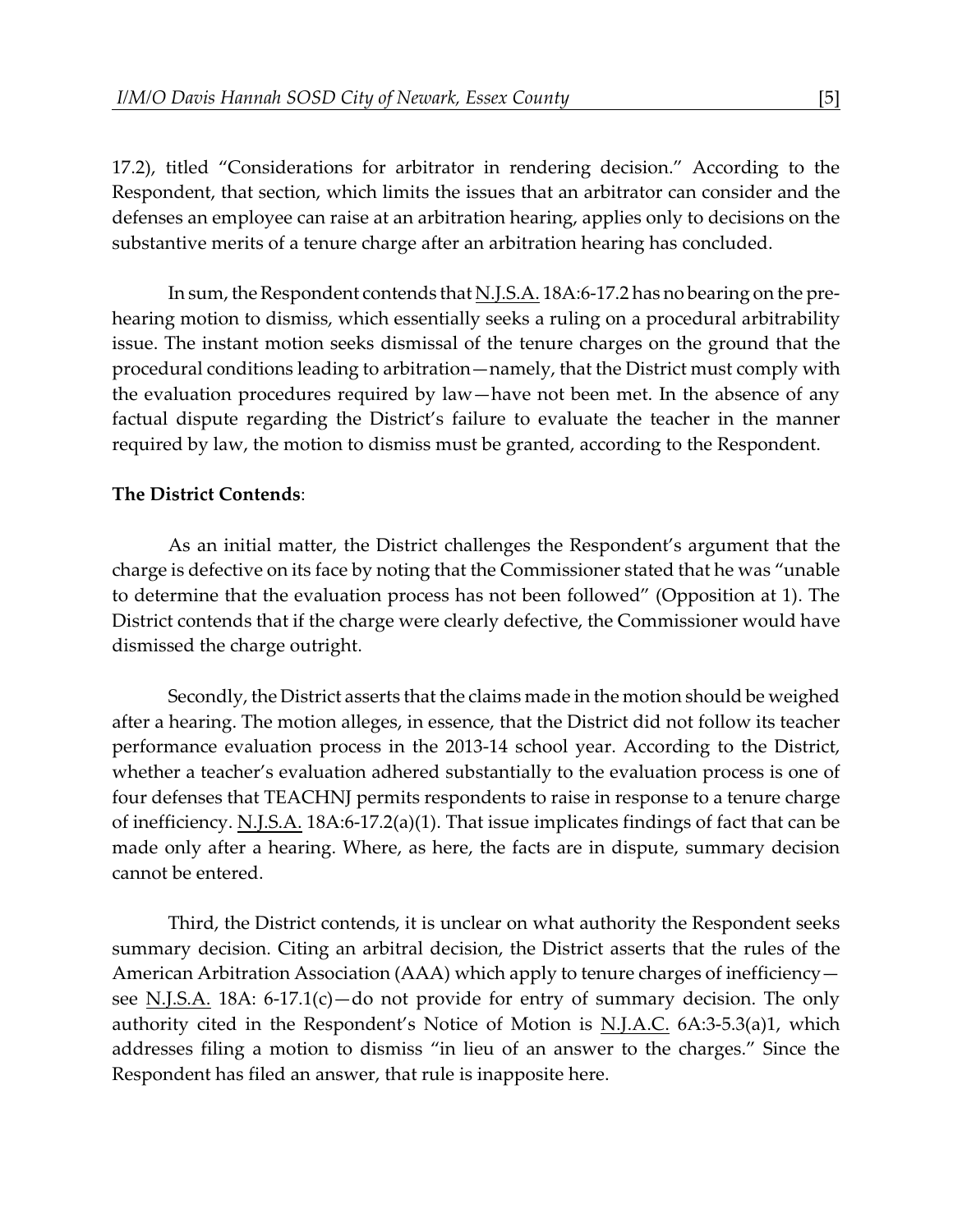As to the merits of the motion to dismiss, the District asserts that when considering a district's failure to comply substantially with its teacher evaluation process, an arbitrator must perform a two-step analysis pursuant to <u>N.J.S.A.</u> 18A:6-17.2(b):

- 1. Determine whether or not the employee's evaluation failed to adhere substantially to the evaluation process; and, if so,
- 2. Determine if that fact materially affected the outcome of the evaluation.

The District emphasizes that the tenure charges are based on two years of summative evaluations of the Respondent's performance. The District acknowledges that in 2013-2014 the Respondent did not receive one formal observation to which he was entitled. However, the District asserts that this failure, in the context of the many formal and informal observations which occurred in a period of two years, cannot be said to have materially affected the outcome of his evaluation. After 2013-2014, he acquired a corrective action plan to improve his performance (Statement of Evidence, Exhibit 8), following two formal and multiple informal observations, plus a mid-year evaluation (Statement of Evidence, Exhibit 5). The same analysis, according to the District, holds true for the Respondent's claim that an announced observation was omitted in 2013-2014, and he was not observed at least once in each semester, as called for in  $N.J.A.C.$  6A:10-4.4(c).

Further, the District contends that the arbitral awards dismissing tenure charges are unavailing because, unlike here, those dismissals were issued after disputed facts were resolved at arbitration hearings. The District also contests the Respondent's reliance on another arbitration award, in which the arbitrator addressed a pre-hearing motion for summary decision as a matter of discretion, given the importance and relative novelty of the legal principles involved. Here, the District contends, there is nothing novel about the issue presented by the motion. The disputed facts as to whether the District adhered substantially to the evaluation process present the fundamental issue on which a hearing should be based, and this issue should not be determined on a motion for summary decision.

For the foregoing reasons, the District argues that the Respondent's motion for summary decision should be held in abeyance, pending a hearing on the charge. Alternatively, if the arbitrator decides the motion on its merits, it should be denied because the District adhered substantially to the evaluation process in 2013-2014 and 2014-2015, and any procedural flaw did not materially affect the outcome of the Respondent's evaluation.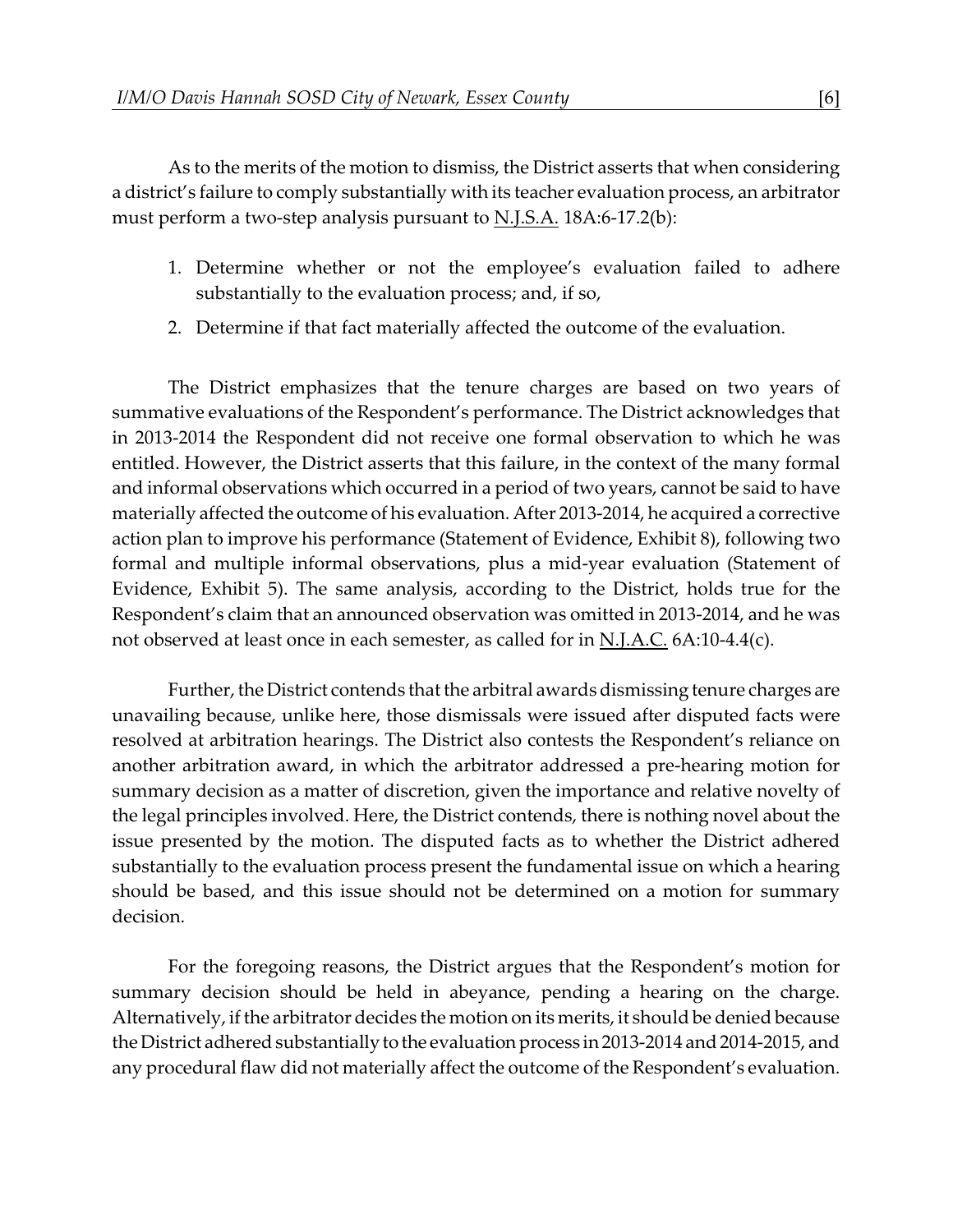#### **DISCUSSION**

The threshold issue is whether the arbitrator has the authority to rule on the Respondent's motion to dismiss charges at this early stage of the proceeding. The arbitrator relies here on her decision on January 30, 2015, in another Newark case, involving a teacher's motion to dismiss tenure charges before the arbitration hearing.

In *Marie Ebert, State-Operated School District of the City of Newark, Essex County*, Agency Docket No. 267-9/14 (*Ebert*), a respondent teacher filed a pre-hearing motion to dismiss tenure charges on the ground that the District did not make timely disclosure to her of evidence due before the scheduled hearing. The District put forward there, as it does here, arguments based on procedural arbitrability. It claimed that the arbitrator could not consider the motion because the Commissioner had already determined that the charges could be brought to arbitration and because any ruling on a motion to dismiss had to be based on a full evidentiary hearing.

Both claims were rejected by the arbitrator in *Ebert*:

Consideration of the relevant statutory provisions leads to the conclusion that the Respondent's motion to dismiss is properly before the Arbitrator.

It is clear from the provisions of TEACHNJ, and is undisputed by the parties, that a chief purpose of the legislation was to expedite the processing of teacher tenure cases. To this end, N.J.S.A. 18A:6-17.3 states that upon receipt of a charge of teacher inefficiency, the Commissioner shall examine the charge, and the teacher shall have 10 days to submit a written response. Within five days from the deadline for a written response, the Commissioner must refer the case to an arbitrator, unless he or she determines that the evaluation process has not been followed. Thus, the Commissioner's determination must be made within a brief period.

The term "evaluation" is defined in N.J.S.A. 18A:6-119 as a process

based on the individual's job description, professional standards and Statewide evaluation criteria that incorporates analysis of multiple measures of student progress and multiple data sources. Such evaluation shall include formal observations, as well as post conferences, conducted and prepared by an individual employed in the district in a supervisory role and capacity and possessing a school administrator certificate, principal certificate, or supervisor certificate.

The Legislature also defined the factors that an arbitrator may consider in analyzing the "evaluation process." Under N.J.S.A. 18A:6-17.2a.1, the arbitrator shall consider whether "the employee's evaluation failed to adhere substantially to the evaluation process, including, but not limited to providing a corrective action plan." If the employee is able to demonstrate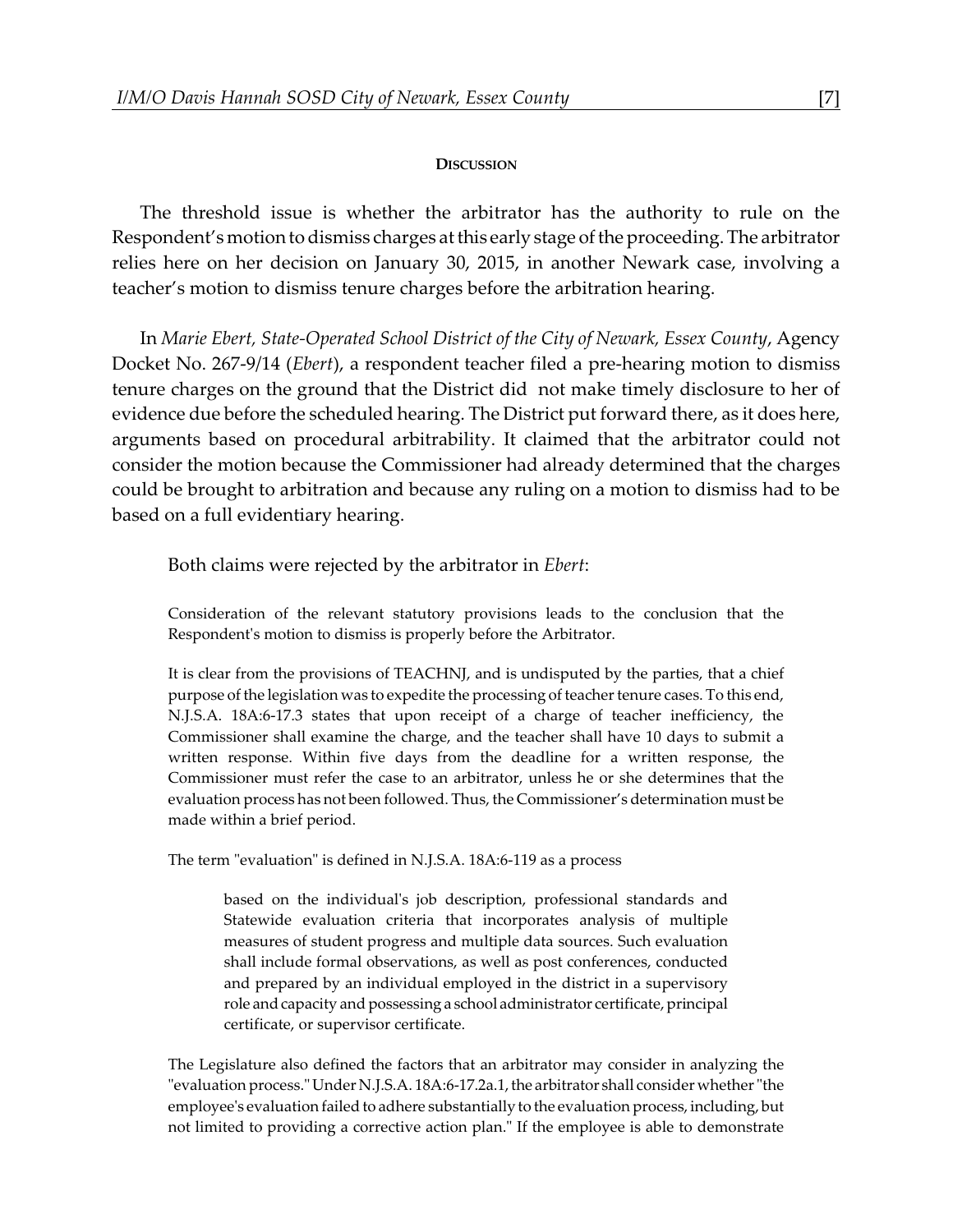such a failure, the arbitrator must determine if it materially affected the outcome. If it did not, the arbitrator renders a decision in favor of the board, and the employee is dismissed. N.J.S.A 18A:6-17.2b.

Thus, the Legislature created distinctive roles for both the Commissioner and an arbitrator in reviewing the evaluation process. The Legislature clearly intended the Commissioner to decide within five days whether a District had taken the requisite steps for completing an evaluation, whereas the arbitrator was asked to determine whether those steps were carried out correctly and in accordance with the prescribed standards. This construction of the legislation gives meaningful purpose and effect to both its language and intent.

The Respondent's motion to dismiss presents several arguments challenging the way her evaluation was conducted, which is the domain of the arbitrator. . . . [The] arguments submitted in the motion are properly before the Arbitrator and will be addressed to the extent necessary.

\*\*\*

Contrary to the [District's] argument, holding a full evidentiary hearing is not a prerequisite to considering the motion to dismiss. Nothing in the relevant statutory provisions limits an arbitrator's ability to resolve motions before holding a hearing. Indeed, demanding a full evidentiary hearing before ruling on potentially dispositive motions could unnecessarily prolong tenure disputes, ignoring the expressed desire of the Legislature to expedite them. [*Ebert* at 7-8 (footnotes omitted) and 18.]

The same reasoning and conclusions are warranted here with respect to both of the District's procedural arguments. First, the Commissioner's statement—that he was unable to determine that the District had not followed the evaluation process—does not preclude the arbitrator from determining whether each step of the process was carried out correctly and in accordance with the prescribed standards. Second, nothing in the relevant statutory provisions limits an arbitrator's ability to rule on motions before holding a hearing. Similarly, nothing in the AAA rules cited by the District precludes an arbitrator from resolving dispositive motions prior to a hearing in appropriate circumstances. As stated in *Ebert*, requiring a full evidentiary hearing before ruling on potentially dispositive motions could unnecessarily prolong tenure disputes, thwarting the expressed desire of the Legislature to expedite their resolution.

The District contends that there are disputed facts in this case which require a hearing before acting on the motion. The District's Statement of Evidence concedes, however, that in 2013-2014 the Respondent was denied several entitlements: one formal observation, one announced observation, and at least one observation in each semester, as N.J.A.C. 6A:10-4.4(c) requires. The District's opposition to the motion is, therefore, premised not on disputed facts but on an argument of law—that the District's observations of the Respondent over the two-year period under review satisfied the statutory requirements. This statutory claim can be considered without a hearing.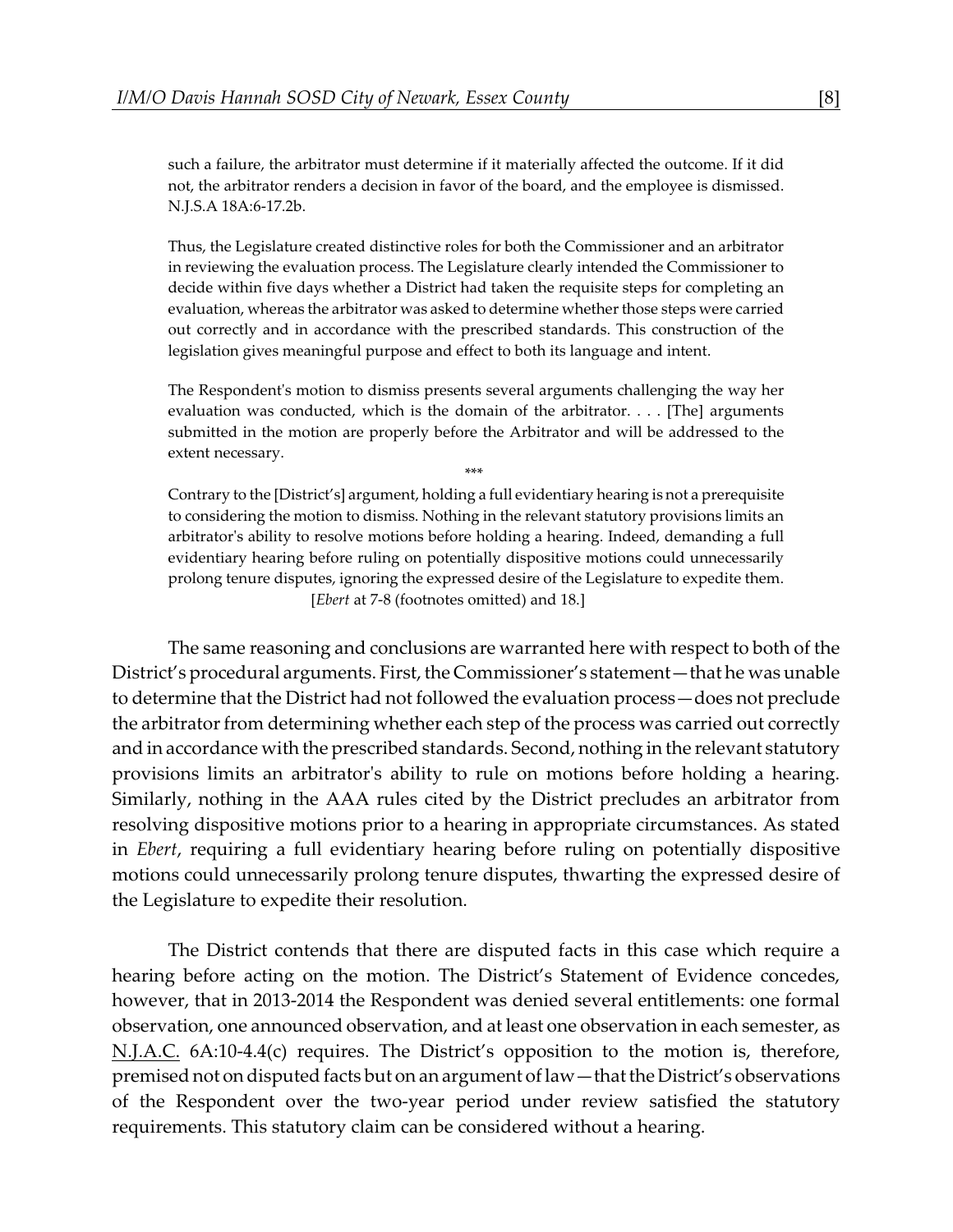Having found that the motion to dismiss may be submitted at this stage of the proceeding, the arbitrator turns to the merits of the motion. In enacting TEACHNJ, the legislature stated with clarity and precision the minimum requirements for evaluating a teacher:

Each teacher shall be observed as described in this section, at least three times during each school year but not less than once during each semester. For all teachers, at least one of the required observations shall be announced and preceded by a pre-conference, and at least one of the required observations shall be unannounced….

#### N.J.A.C. 6A:10-4.4(c).

These minimum requirements are reiterated in the District's own evaluation guide, titled "Framework for Effective Teaching," which also requires a minimum of three observations annually, including at least one announced observation, and mandates at least one observation in each semester.

The Respondent's 2013-2014 annual summative evaluation fell short of the statutory requirements in three distinct respects. First, he was observed only twice, not three times the minimum allowed by law. Second, he was not observed during both semesters, as required by law.<sup>2</sup> Third, he was not provided with an observation that was announced and preceded by a pre-conference.

The requirements set forth in N.J.A.C. 6A:10-4.4(c) are not ambiguous, complex, or onerous.<sup>3</sup> They are plainly intended to establish a sufficient basis for judging a teacher's performance during a school year and to assure the teacher due process by specifying how he or she will be evaluated. In this instance, the District clearly did not carry out the obligatory steps prescribed by law. At no point during the evaluation process or subsequently has it offered any justification for its failure to do so.

As noted above, *Ebert* stated:

 $2$  His two observations during the 2013-2014 school year occurred within two weeks of each other, during the first semester of the school year.

<sup>&</sup>lt;sup>3</sup> The Legislature was as forthright in this respect as it was in a related provision (N.J.S.A. 18A:6-17.1b3), requiring districts to provide teachers with all evidence upon referral of tenure charges to arbitration. The comment in *Ebert* about that provision applies with equal force here: "The Legislature could not have more lucidly articulated the District's obligation" [*Ebert* at 16].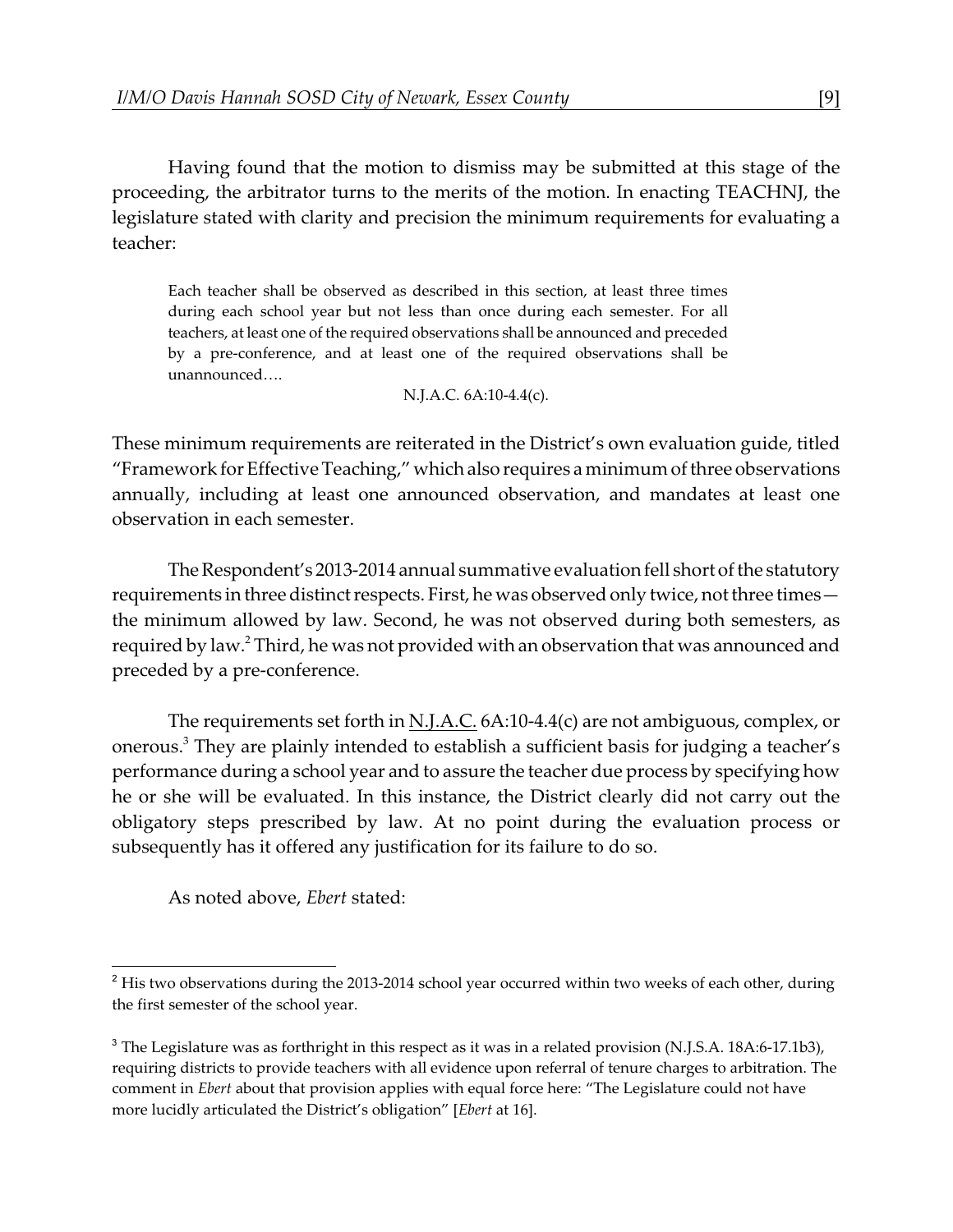The Legislature also defined the factors that an arbitrator may consider in analyzing the "evaluation process." Under N.J.S.A. 18A:6-17.2a.1, the arbitrator shall consider whether "the employee's evaluation failed to adhere substantially to the evaluation process, including, but not limited to providing a corrective action plan." If the employee is able to demonstrate such a failure, the arbitrator must determine if it materially affected the outcome.

[*Ebert* at 8.]

There can be no doubt that the District's evaluation of the Respondent in 2013-2014 failed to adhere substantially to the evaluation process and that this unexplained error materially affected the outcome of his evaluation. Although there was no contention that the 2014-2015 process was defective, ignoring the minimum statutory requirements in 2013-2014 deprived the Respondent of due process protections explicitly set forth in the Legislature's enactment of TEACHNJ. In these circumstances, the motion to dismiss the tenure charges must be granted.<sup>4</sup>

Tia Schneider Denenberg Arbitrator

 $<sup>4</sup>$  Both the District and the Respondent cite other arbitrators' decisions in support of their respective</sup> positions. Those decisions are not dispositive here but have been given due consideration. As *Ebert* observed:

The awards are informative, but the controlling consideration is the Legislature's intent, as evidenced in the statutory provisions. Since the TEACHNJ Act established a permanent panel of 25 [recently enlarged by the Legislature to 50] arbitrators to hear tenure charges, it is to be expected that awards may reach contradictory interpretations of the legislation. The awards are subject to judicial review, which may ultimately resolve conflicts among them. Until then, the awards ought not to be regarded as final for purposes of collateral estoppel.